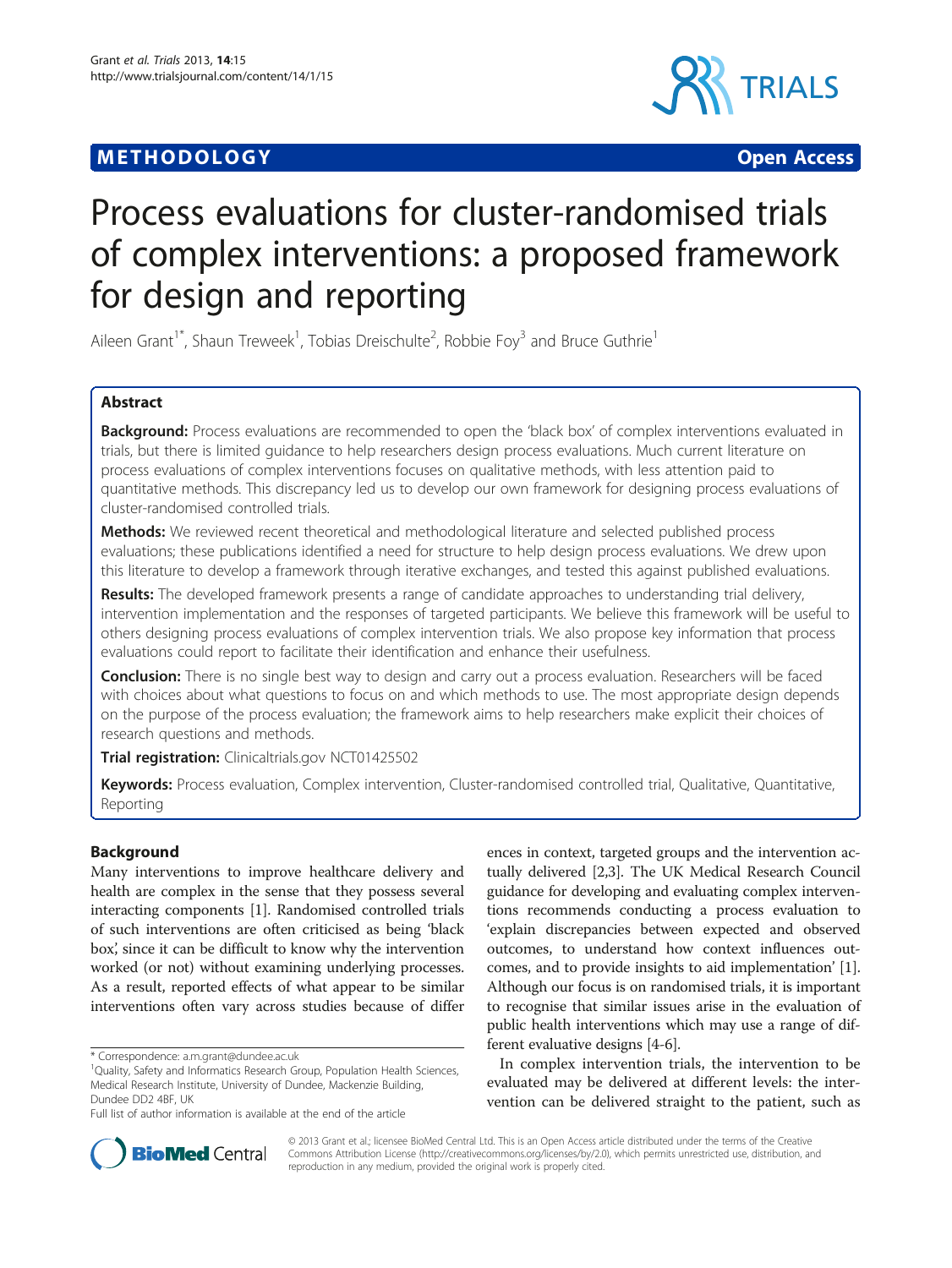in trials evaluating the effectiveness of body weight and physical activity interventions on adults [\[7](#page-8-0)]; the intervention can be delivered to the healthcare professional, for example in trials of decision support tools [\[8](#page-8-0)]; or the intervention can be targeted at the organisational level, such as in a recent trial testing a pharmacist-led informationtechnology-based intervention aimed at optimising medication safety systems in general practice [\[9\]](#page-8-0) (adapted from the Medical Research Council guidance 2000) [\[10](#page-8-0)].

Process evaluations are studies that run parallel to or follow intervention trials to understand the trial processes or underlying mechanisms in relation to context, setting [\[11\]](#page-8-0), professionals and patients [[12\]](#page-8-0). These evaluations provide explanations for the trial results and enhance understanding on whether or how interventions could move from research to practice.

We planned to conduct a parallel process evaluation of a cluster-randomised trial of a complex intervention to improve prescribing safety [\[13](#page-8-0)] targeted at general practices. Although there is clear published guidance for designing trials where clusters rather than individuals are the unit of randomisation [[14,15\]](#page-8-0), we found the Medical Research Council guidance of limited help in designing the process evaluation of our trial.

In our trial, the research team delivers an intervention to general practices – with the intention of prompting those practices to review patients with particular types of high-risk prescribing (nonsteroidal anti-inflammatory drugs or antiplatelets), to carefully reconsider the risks and benefits of the offending drugs in each patient and to take corrective action where possible [[13](#page-8-0)]. There is therefore an intervention delivered to practices (the cluster) that hopes to change the behaviour of practitioners. This approach is similar to most trials of audit and feedback [\[16](#page-8-0)] and to many trials involving a professional training intervention, as in the OPERA trial where a training intervention is delivered to nursing home staff and physiotherapists who deliver an intervention of physical activity and physiotherapy to residents of residential and nursing homes [\[17,18\]](#page-8-0). In other trials, however, the intervention is delivered to individuals by the research team themselves, as in a trial of body weight and physical activity for adults at risk of colorectal adenomas [[7\]](#page-8-0). Process evaluations therefore need to be tailored to the trial, the intervention and the outcomes being studied, but we could not find clear guidance in the literature on how to do this. Additionally, we noted wide variations in the aims, methods, timing and reporting of process evaluation studies that made it difficult to draw on them in designing our own process evaluation.

We therefore developed a framework to guide the design of our own process evaluation. We believe it may be of help to other cluster triallists faced with a similar task. We also make proposals for the reporting of process

evaluations to enhance their identification and usefulness to other researchers.

#### **Methods**

#### Existing literature

To support the design of our own process evaluation, we wanted to identify relevant methodological and theoretical literature. We did not aim for a comprehensive review of all such studies but rather sought to gain a general understanding of this literature. We were particularly interested in the purpose and the design of process evaluations of cluster-randomised controlled trials. Our initial search (which included the terms 'process evaluation' or 'qualitative' or 'quantitative' and 'complex intervention' or 'randomised controlled trial') in Medline, Embase, Psycinfo, Cochrane Central Register of Control Trials and Cochrane Database of Systematic Reviews was informative but identified studies that tended to focus on a specific aspect of process evaluation design or the nature of process evaluations and qualitative methods. There was little guidance on how to design a process evaluation. We turned to process evaluations from cluster-randomised controlled trials identified by our search from which we could learn. We designed a data extraction form based on the Reach, Efficacy, Adoption, Implementation and Maintenance (RE-AIM) framework [[19](#page-8-0)] and Northstar [\[20\]](#page-8-0) to summarise identified reports of process evaluations in terms of: the aim of the work; the timing (parallel to the trial or *post hoc*); its scope with reference to each RE-AIM construct (reach, efficacy, adoption, implementation and maintenance) and the methods used; and trial and process evaluation findings and how they were reported. This form was systematically populated with information from all identified process evaluations by AG, with a second review of each by either ST, RF or BG. Disagreements between reviewers were collectively discussed and resolved, and general strengths and limitations in design and reporting were identified.

We initially set out to design a critical appraisal form but there was wide variation in the reporting of process evaluations that made consistent critical appraisal difficult. We struggled to make judgements based on the breadth of information reported in our data extraction form because we found studies that chose to report one process in detail but did say if other processes had been considered and an explicit judgement had been made not to evaluate them [\[21](#page-8-0)]. Some general features of this literature are summarised below.

## Results and discussion

#### Process evaluation purpose

The generally agreed purpose of process evaluations of trials of complex and public health interventions is to understand the effects (or not) of interventions [[2-4](#page-8-0)].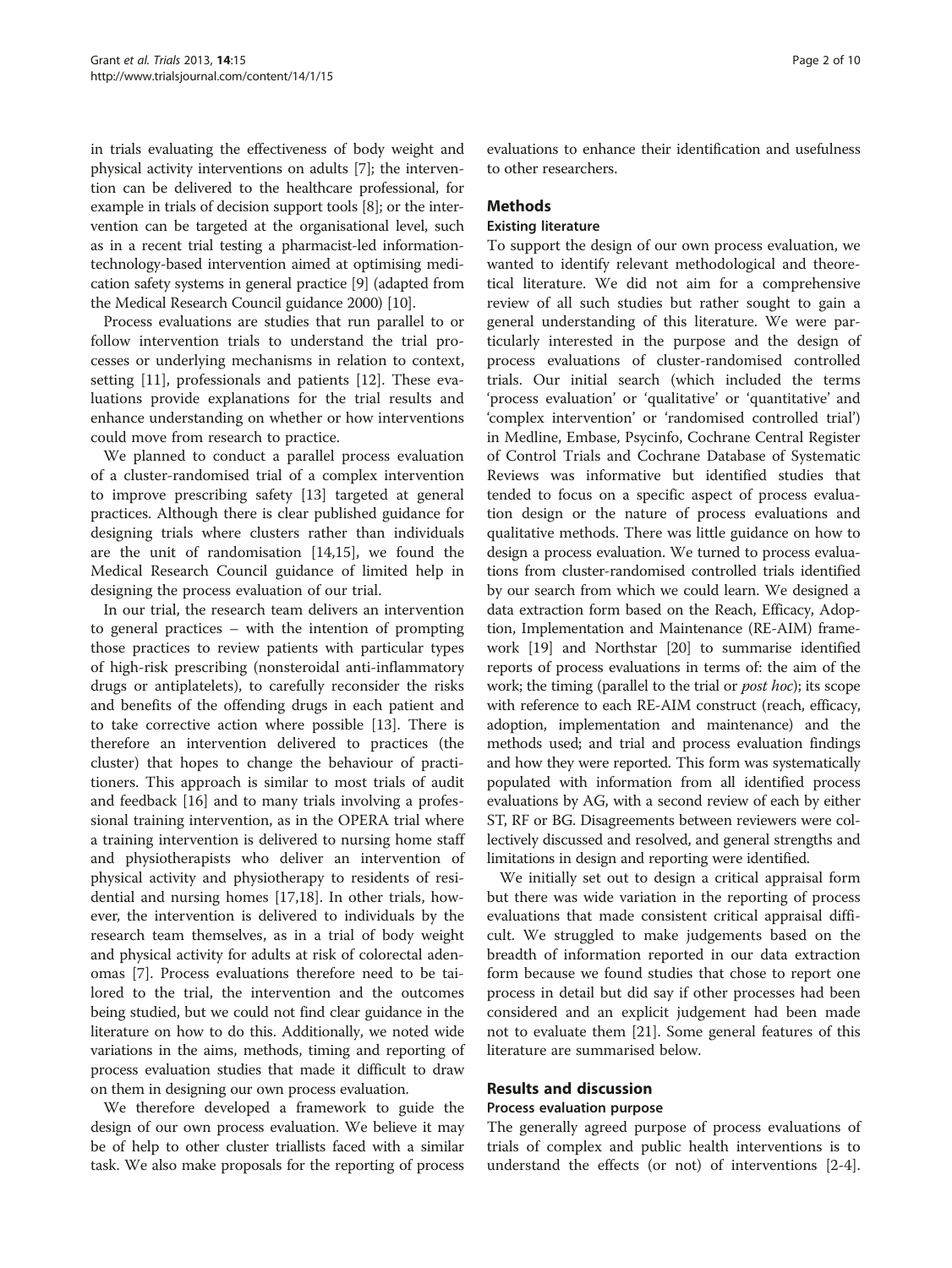These effects can help to inform judgements about the validity by delineating key intervention components (construct validity), and by demonstrating connections between the intervention and outcomes (internal validity) and between the intervention and other contexts (external validity) [\[4,22](#page-8-0)]. Implementation and change processes can be explored [\[1,23](#page-8-0)], and factors associated with variations in effectiveness can be examined [[24](#page-8-0)]. Process evaluations can also examine the utility of theories underpinning intervention design [[25](#page-8-0)] and generate questions or hypotheses for future research. Process evaluations can therefore fulfil a variety of purposes, including understanding intervention effects, potential generalisability and optimisation in routine practice [\[26](#page-8-0)].

## Process evaluation design

Published papers on trial process evaluation design largely focus on qualitative research methods [[3,23,27](#page-8-0)], but many of the purposes identified above can be assessed both quantitatively and qualitatively; indeed, process evaluation of public health interventions often explicitly uses mixed methods [\[4\]](#page-8-0). The focus on qualitative methods in trials may occur because many routinely collect some quantitative process data measures to fulfil Consolidated Standards of Reporting Trials (CONSORT) requirements or as secondary outcomes, rather than as part of a distinct process evaluation. For example, data on recruitment are likely to be collected and reported as part of the main trial because reporting these data is a CONSORT requirement [[28](#page-8-0)], but for many trials a more detailed examination of the process of recruitment may be useful, to inform interpretation of trial results and generalisability.

#### Process evaluation reporting

We found it difficult to systematically identify process evaluations of complex intervention trials, and the reporting of important information was also variable. Although some papers were easily identifiable and had clearly stated purposes and methods [[21](#page-8-0),[29,30\]](#page-8-0), others:

- were hard to identify because of a lack of explicit labelling:
- lacked clarity about their overall purpose or did not state specific objectives:
- did not clearly state whether the evaluation was preplanned and carried out in parallel to the main trial or was conducted post hoc:
- did not provide an explicit statement of the main trial findings, making it difficult to judge the relevance and implications of the process evaluation.

Overall, although the existing literature was often thought-provoking, it did not provide an over-arching framework for designing process evaluations.

## Framework for designing process evaluations of clusterrandomised trials of complex interventions

In developing our framework we drew upon the general literature on process evaluation and the RE-AIM framework  $[3,11,19,23,26,27,31]$  $[3,11,19,23,26,27,31]$ , and on published process evaluations  $[11,12,21,29,32,33]$  $[11,12,21,29,32,33]$  $[11,12,21,29,32,33]$ . The framework was developed by all the authors through iterative meetings, redefining and working with the concepts and testing this work against published evaluations.

Cluster-randomised designs are utilised when individual randomisation is not possible, feasible or appropriate, mainly because of potential contamination between the intervention and control arms [\[34\]](#page-8-0). Following the most recent CONSORT extension for cluster-randomised trials [[28](#page-8-0)], we distinguish between individuals in the target population on whom outcome data are collected and 'clusters', which are some larger social unit within which individuals are nested and where the cluster is the unit of randomisation. Clusters may be defined by geography, institution, teams or services within institutions, or by individual professionals delivering a service to patients. Although outcomes are collected on an individual level, the primary unit of inference of the intervention may be the individual or the cluster, depending on the purpose of the study and the primary outcome measures. The focus of a process evaluation will vary with the nature of the trial and resources available, so although several key processes are candidates for examination in any evaluation of cluster trials (Figure [1\)](#page-3-0), the importance of studying them will vary between trials. Also important to note is the fact that although the emphasis in what follows is on processes in clusters that receive the intervention, it will usually be equally important to understand relevant processes in control or usual care clusters.

## Recruitment of clusters (areas, institutions, individual professionals)

How clusters are sampled and recruited is important to help understand how generalisable the findings are likely to be. At a minimum, recruitment is likely to be monitored to fulfil CONSORT requirements for reporting findings of the main trial [[28](#page-8-0)], but a more in-depth understanding of why clusters participate (or not) can inform the interpretation and implementation of trial findings.

## Delivery to clusters

In some trials, the research team or specially trained professionals may deliver a complex intervention to institutional or individual professional clusters, which are then expected to change their practice or service delivery in some way that impacts on the individuals in the target population. Understanding the nature of clusterlevel interventions and variations in their delivery may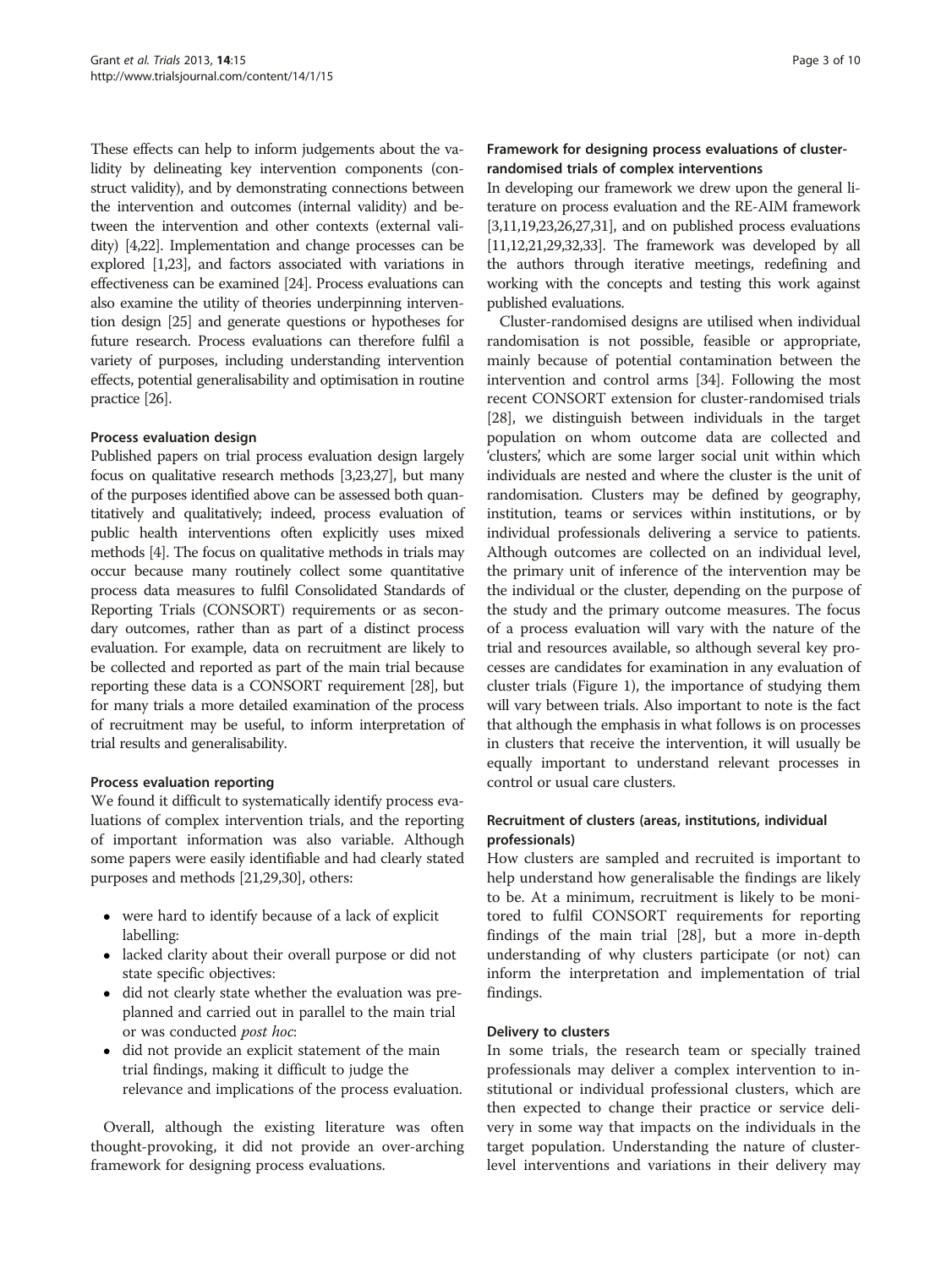<span id="page-3-0"></span>

help explain variation in outcomes between organisational clusters.

## Response of clusters

Response is the process by which clusters such as institutions or individual professionals integrate and adopt new trial-related or intervention-related work into their existing systems and everyday work, and will be influenced by how the research team engages and enrols the clusters and by the extent to which the work is perceived to be legitimate within organisations or by individual professionals [[35](#page-8-0)].

#### Recruitment and reach of individuals

Interpretation of the intervention's measured effectiveness in the trial will depend on recruitment and reach, in terms of the proportion of the target population that actually receives the intervention, and how representative they are. Variation in the response of clusters will affect how clusters identify and enrol these individuals. When recruitment of individuals is carried out by organisational or individual professional clusters, there is potential for selection bias [[34\]](#page-8-0) – although similar issues arise in clusters defined by geography, where a variable

proportion of the population may receive a public health intervention [[4\]](#page-8-0). As well as influencing effectiveness, if high or representative recruitment and reach is not achieved within clusters in the trial, then the population impact of implementation in routine practice is likely to be limited.

#### Delivery to individuals

In some studies, a complex intervention is delivered to the target population of individuals. Such interventions may be tightly defined by the researchers [[36\]](#page-8-0), in which case evaluation of delivery to individuals in the target population may focus on how closely the intervention delivered matches what the researchers intended (usually called the fidelity of the intervention) and the impact of deviation on effectiveness. In some trials, such as those on guideline implementation strategies, the intervention is not directly delivered to individuals (patients) but instead aims to change professional behaviour. The nature of the changes to work patterns or professional behaviour at the individual or patient level can be examined to better understand why it succeeded or failed. For example, in our trial the Data-driven Quality Improvement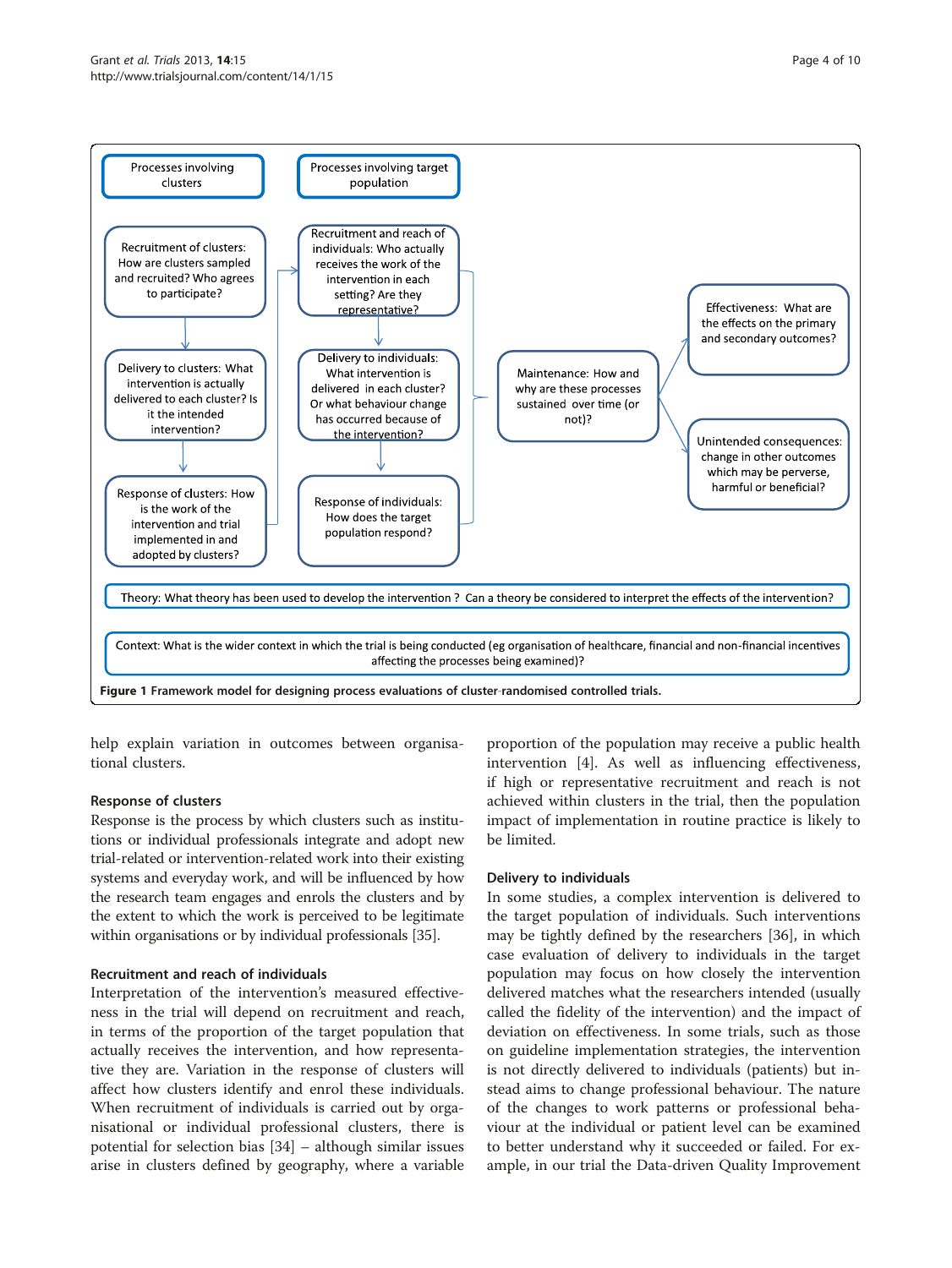in Primary Care (DQIP) complex intervention is targeted at general practitioners to improve prescribing safety. This intervention prompts practitioners to carry out a targeted medication review based on a guideline provided to them, but practitioners are free to review medication in any way they judge appropriate [\[13](#page-8-0)]. Understanding how practitioners actually carry out these medication reviews is therefore likely to be important to explaining the trial results.

#### Response of individuals

The effectiveness of many but not all interventions will be mediated by the responses of the targeted individuals, particularly where effectiveness is strongly influenced by adherence or requires behaviour change in those individuals. Similar to understanding the response of organisational or individual professionals to interventions directed at them, it may be helpful to draw on prior [\[37\]](#page-8-0) or other relevant theory [\[38\]](#page-9-0) to examine individual responses.

#### **Maintenance**

Understanding whether and how each of the above processes is maintained or sustained over time is important, especially for studies of longer duration. Organisational clusters or individuals may cease to participate completely or the way in which they adopt and respond to the intervention may change over time, such as with declining reach or changes in the nature of the intervention delivered.

## Effectiveness

Although pre-specified measurement of effectiveness is the primary function of the main trial, the process evaluation can examine associations between trial processes and effects on primary and secondary outcomes – recognising that these are exploratory analyses. This can help explain why an intervention did or did not work, and can explore variations in effectiveness between clusters that may be important in planning more widespread implementation.

#### Unintended consequences

All interventions have the potential to produce unintended consequences, which may be beneficial or harmful. Process evaluations provide an opportunity to systematically identify and quantify unexpected unintended outcomes.

## Theory

If theory has been used to develop the intervention, then this should be made explicit, and the process evaluation can examine whether predicted relationships and sequences of changes happen during implementation. Causal modelling based on psychological theory is an example that would apply to 'delivery to the individual' and 'response of individuals' [\[37\]](#page-8-0). Even if interventions do not have a strong theoretical base, then it may be useful to draw on relevant theory to help understand their effects [\[35\]](#page-8-0).

#### Context

Irrespective of which specific processes are examined, a careful description of the context in which the trial is embedded will usually be helpful for interpreting the findings, including how generalisable any findings are [[39\]](#page-9-0). Additionally, trials are often conducted in different contexts – for example, within different health boards or different countries – and so consideration of these local contexts may be important. Each of the concepts in the model has contextual factors that may act as barriers and/or facilitators to implementation. For example, the DQIP trial is delivered in two health boards within Scotland that have different pre-existing levels of prescribing improvement support for practices, and this support has a different focus in each board. As well as the wider context of the organisation of primary healthcare in the United Kingdom being important, these local contextual factors may modify how practices respond to the same intervention [\[13](#page-8-0)[,40](#page-9-0)].

## Applying the framework to different types of trial

As described above, cluster-randomised trials vary greatly in their design, including the level at which interventions are targeted. The framework can therefore be seen as a set of candidate elements for designers of process evaluations to consider. The relevance and relative importance of candidates will vary between trials, the aim and objectives of the evaluation and whether the authors plan to pre-specify their data collection and analysis (potentially allowing hypothesis testing) or conduct the evaluation post hoc (for example, depending on the experience of conducting the trial or on the trial results, in which case the evaluation can only be hypothesis generating). Inevitably, resource limitations will often require a focus on elements that are considered most critical in the context being evaluated. In such cases, emphasis should be placed on collecting quality data for a few key processes rather than collecting a lot of data for each candidate process. The following section discusses how the framework may be applied.

## Research methods for process evaluations of clusterrandomised trials

The appropriate methods for a process evaluation will depend on the intervention being evaluated and the aims of the evaluation. Table [1](#page-5-0) presents examples of research questions that could be asked within each domain and methods to answer these questions. Both qualitative and quantitative methods can be appropriate depending on the questions asked. Quantitative data collection will be required if it is judged that all clusters should be evaluated in large multisite trials [[3\]](#page-8-0), whereas sampling may be necessary for more in-depth qualitative evaluation. Mixed methods can add complementary insights. For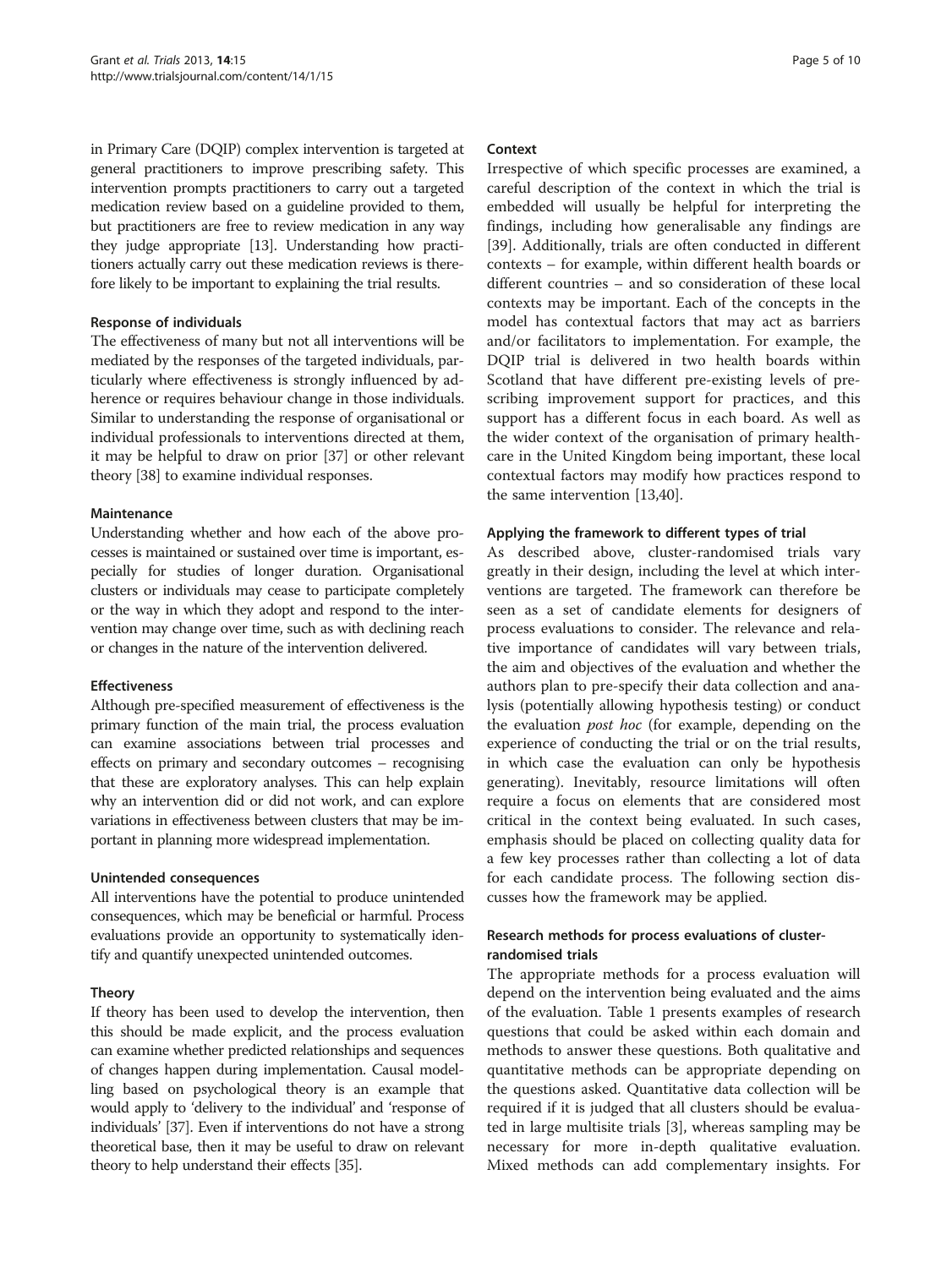| Domain                                     | <b>Example research questions</b>                                                                                                                                                                        | Research methods that could be applied                                                                                                                                                                                                    | Probable best<br>stage of study to<br>collect data |  |
|--------------------------------------------|----------------------------------------------------------------------------------------------------------------------------------------------------------------------------------------------------------|-------------------------------------------------------------------------------------------------------------------------------------------------------------------------------------------------------------------------------------------|----------------------------------------------------|--|
| Recruitment of<br>clusters                 | How are clusters sampled and recruited?                                                                                                                                                                  | Documentation of recruitment process by research team.                                                                                                                                                                                    | Pre-intervention                                   |  |
|                                            | Who agrees to participate?                                                                                                                                                                               | Quantitative comparison of recruited and nonrecruited<br>clusters.                                                                                                                                                                        |                                                    |  |
|                                            | Why do clusters agree to participate (or not)                                                                                                                                                            | Qualitative analysis of interviews with cluster gatekeepers or<br>members.                                                                                                                                                                |                                                    |  |
| Delivery to<br>clusters                    | What intervention is actually delivered for each<br>cluster? Is it the one intended by the<br>researchers?                                                                                               | Qualitative analysis of observational, interview and<br>documentary data relating to the cluster-level intervention.                                                                                                                      | Pre-intervention<br>and early<br>intervention      |  |
| Response of<br>clusters                    | How is the intervention adopted by clusters?                                                                                                                                                             | Quantitative data measuring cluster members' perceptions<br>of the intervention and uptake of trial components.<br>Qualitative analysis of observational, interview and<br>documentary data about how clusters adopt the<br>intervention. | Pre-intervention<br>and early<br>intervention      |  |
| Recruitment<br>and reach in<br>individuals | Who actually receives the intervention in each<br>setting? Are they representative?                                                                                                                      | Measurement of receipt in target population. Quantitative<br>comparison of those receiving vs. not receiving the<br>intervention.                                                                                                         | During<br>intervention                             |  |
|                                            | Why do clusters achieve the pattern of reach<br>Qualitative analysis of observational, interview and<br>they do? Do they introduce selection bias?<br>documentary data about how clusters achieve reach. |                                                                                                                                                                                                                                           |                                                    |  |
| Delivery to<br>individuals                 | What intervention is actually delivered for each<br>cluster?                                                                                                                                             | Qualitative analysis of observational, interview and<br>documentary data about what intervention is delivered and<br>why.                                                                                                                 | During<br>intervention                             |  |
|                                            | Is the delivered intervention the one intended<br>by the researchers?                                                                                                                                    | Measurement of intervention fidelity across its components.                                                                                                                                                                               |                                                    |  |
| Response of<br>individuals                 | How does the target population respond?                                                                                                                                                                  | Qualitative analysis of observational and interview data<br>about target population's experience of and response to<br>the intervention.                                                                                                  | During<br>intervention and<br>post-intervention    |  |
| Maintenance                                | How and why are these processes sustained<br>over time (or not)?                                                                                                                                         | Any of the above, but probably focused on processes<br>identified as critical, or as likely to be difficult to sustain.                                                                                                                   | During<br>intervention and<br>post-intervention    |  |
| Unintended<br>consequences                 | Are there unintended changes in processes and<br>outcomes, both related to the trial intervention<br>and unrelated care?                                                                                 | Qualitative analysis of observational and interview data for<br>identification. Quantitative data collection for potential<br>unintended consequences during the trial, or use of routine<br>datasets.                                    | Intervention and<br>post-intervention              |  |
| Theory                                     | What theory has been used to develop the<br>intervention?                                                                                                                                                | Quantitative process data analysis can assess whether<br>predicted relationships and sequences of change happened<br>during implementation.                                                                                               | Post-intervention                                  |  |
| Context                                    | What is the wider context in which the trial is<br>being conducted?                                                                                                                                      | Qualitative data collection from policy documents or<br>interviews.                                                                                                                                                                       | Pre-intervention<br>and early<br>intervention      |  |

#### <span id="page-5-0"></span>Table 1 Example research questions and methods for evaluating each process

example, how clusters vary in their response and delivery of an intervention to the target population could be examined using qualitative analysis of interview and observational data, with variation in outcome across clusters examined quantitatively. Similarly, a study that seeks to explore individuals' receipt of and response to an intervention can initially use quantitative data to inform sampling strategies and qualitative methods to explore different experiences (potentially at different stages of implementation). For some purposes, explicitly theoretical approaches to design and analysis will be appropriate, such as the use of psychological theory to understand individual behaviour [\[21](#page-8-0)], or sociological approaches to understanding response in different contexts, such as realistic evaluation or normalisation process theory

[[11,35\]](#page-8-0). Even without explicit use of theory, however, a process evaluation can productively draw on the researchers' implicit models of how an intervention is expected to work [\[30,](#page-8-0)[41](#page-9-0)]. Although the right design and method will therefore depend on the purpose of the evaluation, which will vary with the trial design and context, it is critical that the choices made and the rationale behind them is made explicit.

#### Reporting process evaluations

The framework systematically identifies cluster-randomised trial processes that are candidates for evaluation. In practice, choices will often have to be made that balance the ideal with the feasible, focusing attention and available resources on key research questions. More systematic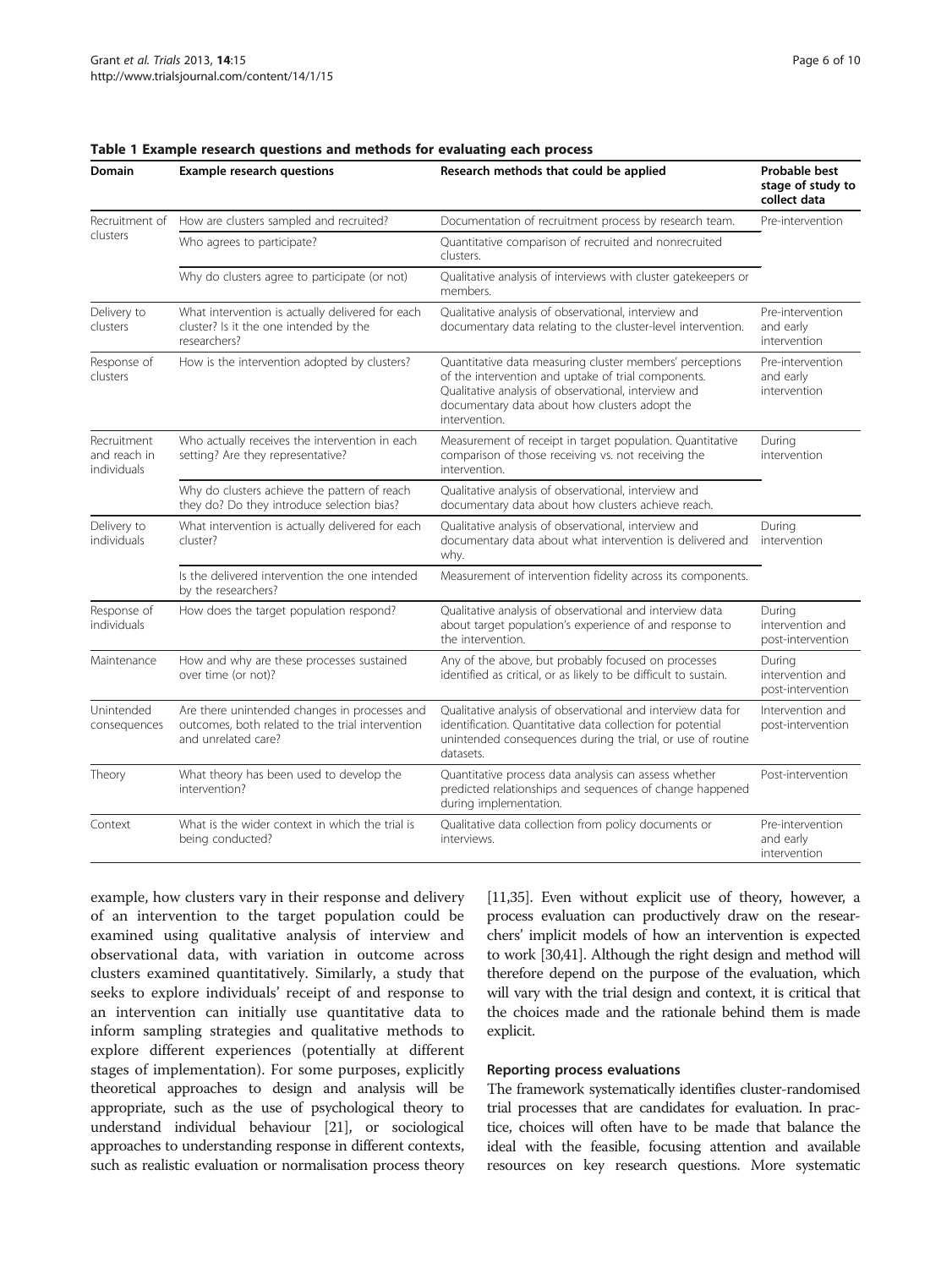|                                         | Summary of trial Clearly<br>being evaluated                                                                                                                                                                           | labelled<br>as a<br>process | Stated purpose                                                                                                                                                                                                                        | Processes<br>examined                                                                                                                                                                            | <b>Specify</b><br>timing                                                       | Methods used                                                                                                                                                                                                                                                                                                                                    | Choice<br>of<br>method<br>justified | Report<br>main<br>findinas of<br>trial                                                                                    |
|-----------------------------------------|-----------------------------------------------------------------------------------------------------------------------------------------------------------------------------------------------------------------------|-----------------------------|---------------------------------------------------------------------------------------------------------------------------------------------------------------------------------------------------------------------------------------|--------------------------------------------------------------------------------------------------------------------------------------------------------------------------------------------------|--------------------------------------------------------------------------------|-------------------------------------------------------------------------------------------------------------------------------------------------------------------------------------------------------------------------------------------------------------------------------------------------------------------------------------------------|-------------------------------------|---------------------------------------------------------------------------------------------------------------------------|
| Nazareth<br>and<br>colleagues<br>$[30]$ | Cluster-<br>randomised trial<br>of a pharmacist-<br>led educational<br>outreach<br>intervention to<br>improve GPs'<br>prescribing quality                                                                             | evaluation<br>Yes           | To describe the<br>steps leading to<br>the final primary<br>outcome and<br>explore the effect<br>of the intervention<br>on each step of<br>the hypothesised<br>pathway of<br>change in<br>professionals'<br>prescribing<br>behaviour' | Cluster<br>recruitment,<br>Delivery to<br>clusters, Adoption<br>and Delivery to<br>target population,<br>Ouantitative<br>associations with<br>effectiveness<br>(reported in main<br>trial paper) | Retrospective/<br>post hoc                                                     | Reporting of<br>proportion of<br>practices recruited.<br>Association<br>between<br>proportion of GPs<br>in each practice<br>attending<br>education<br>outreach, the<br>intervention and<br>change in<br>prescribing. Mixed-<br>methods<br>assessment of<br>barriers and<br>facilitators to<br>adoption and<br>delivery to target<br>population. | Partly                              | Trial design,<br>intervention,<br>targeted<br>outcomes<br>and results<br>summarised,<br>main trial<br>paper<br>referenced |
| Byng and<br>colleagues<br>[11]          | Cluster-<br>randomised trial<br>of a complex<br>intervention to<br>promote shared<br>care for people<br>with severe<br>mental health<br>problems                                                                      | Yes                         | To unpick the<br>complexity of the<br>intervention by<br>examining<br>interactions<br>between<br>components and<br>context and then<br>further defining its<br>core functions'                                                        | Adoption, Reach<br>and Delivery to<br>target population,<br>Qualitative<br>associations with<br>effectiveness                                                                                    | Retrospective<br>data<br>collection,<br>unclear if<br>planned<br>prospectively | Realistic<br>evaluation,<br>qualitative case<br>study, analysis of<br>interview data<br>with a purposive<br>sample of<br>participating<br>mental health<br>team-practice<br>cases. Case study<br>findings were used<br>to better<br>understand how<br>the intervention<br>changed practice<br>and targeted<br>outcomes.                         | Yes                                 | Trial design,<br>intervention<br>and results<br>summarised,<br>main trial<br>paper<br>referenced                          |
| Fretheim<br>and<br>colleagues<br>$[33]$ | Cluster-<br>randomised trial<br>of a multifaceted<br>intervention<br>(educational<br>outreach, audit<br>and feedback,<br>computerised<br>reminders, patient<br>information) to<br>improve GPs'<br>prescribing quality | Yes                         | The main<br>objective of this<br>analysis was to<br>identify factors<br>that could explain effectiveness<br>variation in<br>outcomes across<br>practices'                                                                             | Delivery to<br>clusters, Adoption<br>and Quantitative<br>associations with                                                                                                                       | Prospective /<br>pre-specified                                                 | Ouantification of<br>GP perceptions of<br>the intervention<br>and the trial, and<br>pharmacist<br>assessment of the<br>quality of<br>educational<br>outreach.<br>Regression analysis<br>of associations<br>with change in<br>prescribing.                                                                                                       | Partly                              | Trial design,<br>intervention,<br>targeted<br>outcomes<br>and results<br>summarised,<br>main trial<br>paper<br>referenced |

## <span id="page-6-0"></span>Table 2 Mapping of the reporting framework to three selected process evaluations

GP, general practitioner.

reporting of key information would help make the rationale for choices more explicit, improving interpretation. We believe that this key information includes the following factors:

Process evaluations should be clearly labelled. Existing process evaluation studies are poorly labelled and hard to identify.

Process evaluations should clearly state their purpose. Process evaluations should explicitly state their original purpose and research questions, the processes being studied and an acknowledgement of what is not being evaluated [\[21](#page-8-0)]. Changes to research questions during the study can be legitimate but should be explicit. For example, a pre-planned examination of recruitment and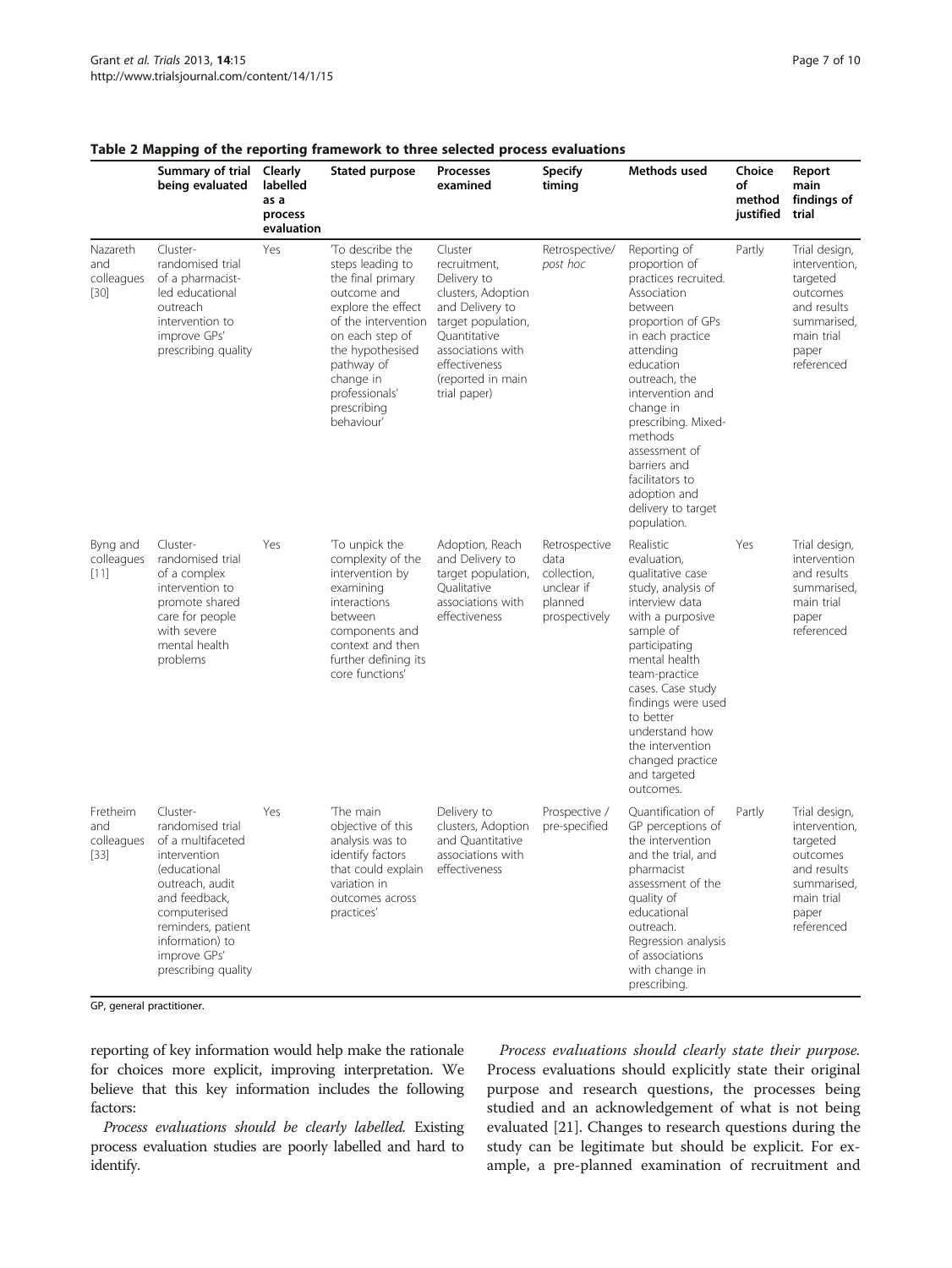reach may prove to be less important than understanding unexpected variation in intervention delivery.

Process evaluations should clearly report if they were pre-specified or post hoc, and why the selected timing was chosen. Pre-specified and post-hoc process evaluations are both legitimate designs. Pre-specified evaluations are more suited to quantitatively examine prior hypotheses about trial processes, whereas post-hoc evaluations are more flexible for examining unanticipated problems in implementation or unexpected findings. Again, clarity in what was done and why is key to interpreting the validity and credibility of the findings.

Process evaluations should state the choice of methods and justify them in terms of the stated aims of the evaluation. The rationale for the methods used should be reported in relation to evaluation aims.

Process evaluations should summarise or refer to the main findings of the trial. To aid interpretation of evaluation findings, trial and evaluation reports should crossreference each other and process evaluations should summarise the main trial findings.

Table [2](#page-6-0) maps our proposed design and reporting framework to three process evaluations that were broad and detailed in reporting their process evaluation and that we judged to significantly add understanding to the main trial findings. These vary considerably in their purpose, whether they were prospective or retrospective, the processes examined and the methods used. We believe our framework helps clarify what kind of process evaluation they were, including the processes they do not examine (which is not always explicit in the original papers).

## Conclusion

There are a number of approaches to the design of process evaluations of randomised trials in the literature [[1-3,11,19,23,26,27,31,35,37\]](#page-8-0) and other additional relevant literature related to public health interventions where randomisation is often not used. Our framework pulls many smaller design considerations together into a comprehensive overview of candidate elements that are potentially relevant to the design of process evaluations of cluster-randomised trials of complex interventions. The framework draws attention to a wider range of processes that can be evaluated than many of the existing approaches, which only apply to some of these elements, although they do offer useful ways of examining these in depth. For example, normalisation process theory [[35](#page-8-0)] maps well to some candidates of our framework, such as 'response of clusters', 'delivery to individuals' and 'maintenance', and facilitates a more in-depth sociological exploration of these candidates. Hardeman and colleagues' causal modelling approach [\[37](#page-8-0)] maps well to 'response of individuals' and facilitates a more in-depth psychological exploration of this candidate. The RE-AIM

framework focuses on the activity of clusters, but pays less attention to how clusters themselves respond to an intervention directed at them, to how patients respond to changes in care, or to unintended consequences [\[19](#page-8-0)]. We believe it is useful for designers of clusterrandomised trials of complex interventions to start with a broad overview of all potential candidates, and to clearly justify why some candidates are selected for detailed examination, and the methods and theories chosen to examine selected processes.

Further work is required to develop critical appraisal instruments for process evaluation studies; our proposed criteria for reporting process evaluations represent minimal requirements. We believe they will be helpful whilst more empirically-based criteria for quality assessments are developed, as have been established for the reporting [[28\]](#page-8-0) and quality assessment of trials [[42](#page-9-0)].

There is no single best way to conduct a process evaluation, and researchers will usually need to make choices about which research questions to focus on and which methods to use. We recommend that researchers explicitly state the purpose of their process evaluation and demarcate its limits by clearly stating which processes are being examined. We propose our framework to facilitate this. Although we focus on process evaluations of cluster-randomised trials, elements of the framework are applicable to other study designs for evaluating complex interventions. Process evaluations are complex, diverse and face differing constraints based on the main trial context and study funding. However, a more structured approach to process evaluation design and reporting will improve the validity and dissemination of such studies.

#### Abbreviations

CONSORT: Consolidated Standards of Reporting Trials; DQIP: Data-driven Quality Improvement in Primary Care; RE-AIM: Reach Efficacy Adoption, Implementation and Maintenance.

#### Competing interests

The authors declare that they received no support from any organisation for the submitted work. RF has received funding for unrelated research with Reckitt Benckiser Group Plc in the previous 3 years. The authors declare that they have no competing interests.

#### Authors' contributions

AG and BG were involved in the initial conceptualisation and design. AG reviewed the literature, carried out the analysis and interpretation of the data and contributed to the design of the model. AG prepared the first manuscript and is responsible for this article. BG, ST and RF contributed to the analysis, interpretation of data, and design of the model. BG, TD and AG designed the final framework model. All authors iteratively commented on successive drafts of the manuscript. All authors read and approved the final manuscript.

#### Acknowledgements

AG and TD are funded by the Scottish Government Health Directorates Chief Scientist Office Applied Programme Research Grant 07/02 for the DQIP prescribing improvement study. This funding body have had no direct role in the design and conduct of, or decision to publish, this work. The authors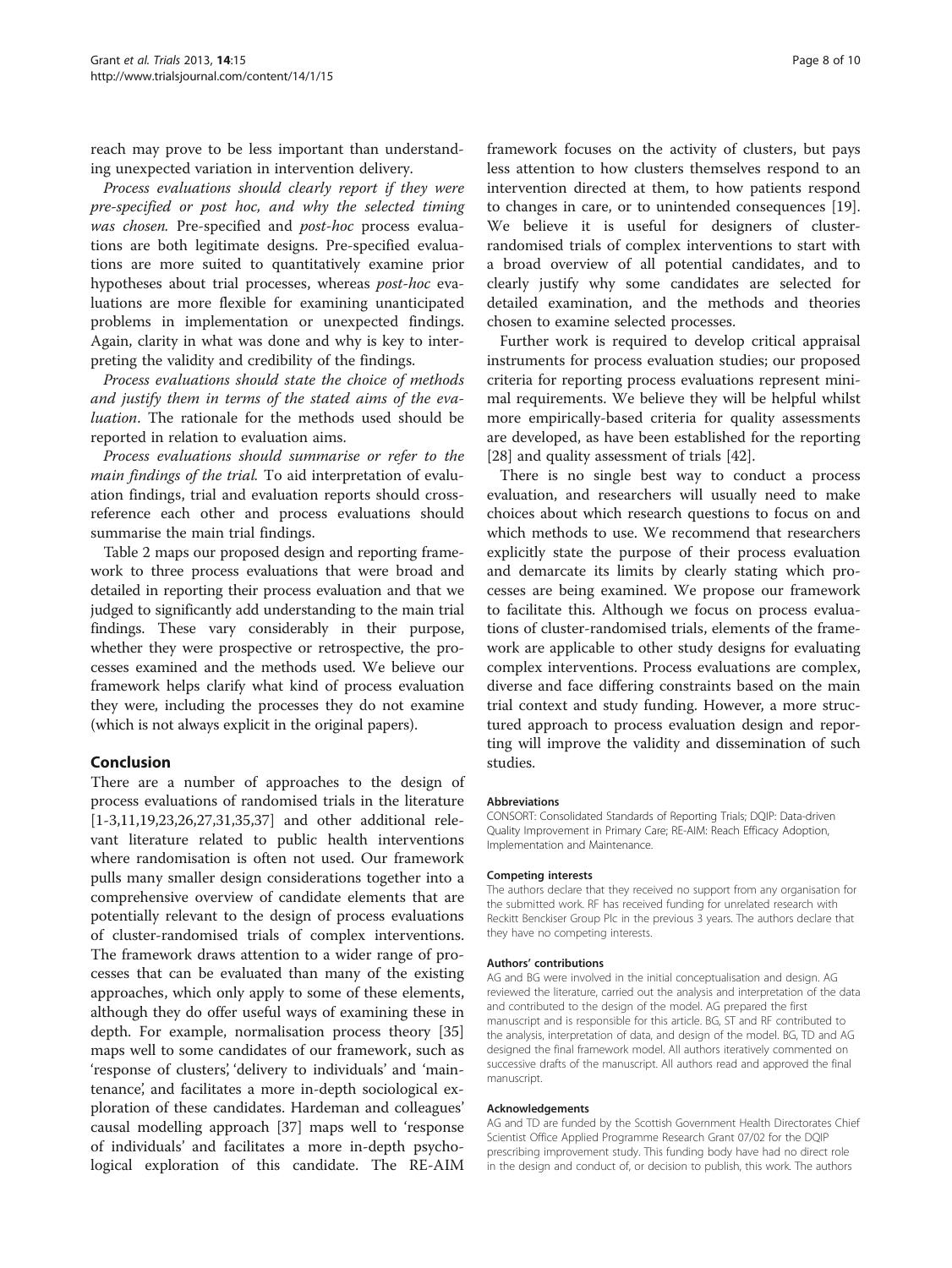<span id="page-8-0"></span>would like to thank Professor Peter Donnan, University of Dundee for his statistical advice.

#### Author details

<sup>1</sup>Quality, Safety and Informatics Research Group, Population Health Sciences, Medical Research Institute, University of Dundee, Mackenzie Building, Dundee DD2 4BF, UK. <sup>2</sup>Medicines Management Unit, NHS Tayside, c/o University of Dundee, Mackenzie Building, Dundee DD2 4BF, UK. <sup>3</sup>Leeds Institute of Health Sciences, Charles Thackrah Building, University of Leeds, 101 Clarendon Road, Leeds LS2 9LJ, UK.

#### Received: 25 April 2012 Accepted: 18 December 2012 Published: 12 January 2013

#### References

- 1. Medical Research Council: Developing and Evaluating Complex Interventions: New Guidance. London: Medical Research Council; 2008.
- Hawe P, Shiell A, Riley T, Gold L: Methods for exploring implementation variation and local context within a cluster randomised community intervention trial. J Epidemiol Community Health 2004, 58:788–793.
- Oakley A, Strange V, Bonell C, Allen E, Stephenson J, RIPPLE Study Team: Process evaluation in randomised controlled trials of complex interventions. Br Med J 2006, 332:413–416.
- 4. Linnan L, Steckler A: Process evaluation for public health interventions and research: an overview. In Process Evaluation for Public Health Interventions and Research. Edited by Steckler A, Linnan L. San Francisco: Jossey-Bass; 2002:1–23.
- 5. Wight D, Obasi A: Unpacking the 'black box': the importance of process data to explain outcomes. In Effective Sexual Health Interventions: Issues in Experimental Evaluation. Edited by Stephenson JM, Imrie J, Bonell C. Oxford: Oxford University Press; 2003:151–166.
- Ellard D, Parsons S: Process evaluation: understanding how and why interventions work. In Evaluating Health Promotion Practice and Methods. Edited by Thorogood M, Coombes Y. Oxford: Oxford University Press; 2010.
- 7. Craigie A, Caswell S, Paterson C, Treweek S, Belch J, Daly F, Rodger J, Thompson J, Kirk A, Ludbrook A, Stead M, Wardle J, Steele R, Anderson A: Study protocol for BeWEL: the impact of a BodyWEight and physicaL activity intervention on adults at risk of developing colorectal adenomas. BMC Public Health 2011, 11:184.
- Protheroe J, Bower P, Chew-Graham C: The use of mixed methodology in evaluating complex interventions: identifying patient factors that moderate the effects of a decision aid. Fam Pract 2007, 24:594-600.
- 9. Avery AJ, Rodgers S, Cantrill JA, Armstrong S, Cresswell K, Eden M, Elliott RA, Howard R, Kendrick D, Morris CJ, Prescott RJ, Swanwick G, Franklin M, Putman K, Boyd M, Sheikh A: A pharmacist-led information technology intervention for medication errors (PINCER): a multicentre, cluster randomised, controlled trial and cost-effectiveness analysis. Lancet 2012, 379:1310–1319.
- 10. Medical Research Council: A Framework for the Development and Evaluation of RCTs for Complex Interventions to Improve Health. London: Medical Research Council; 2000.
- 11. Byng R, Norman I, Redfern S, Jones R: Exposing the key functions of a complex intervention for shared care in mental health: case study of a process evaluation. BMC Health Serv Res 2008, 8:274.
- 12. Jansen Y, de Bont A, Foets M, Bruijnzeels M, Bal R: Tailoring intervention procedures to routine primary health care practice; an ethnographic process evaluation. BMC Health Serv Res 2007, 7:125.
- 13. Dreischulte T, Grant A, Donnan P, McCowan C, Davey P, Petrie D, Treweek S, Guthrie B: A cluster randomised stepped wedge trial to evaluate the effectiveness of a multifaceted information technology-bsed intervention in reducing high-risk prescribing of non-steroidal antiinflammatory drugs and antiplatelets in primary care: the DQIP study protocol. Implement Sci 2012, 7:24.
- 14. Donnar A, Klar N: Design and Analysis of Cluster Randomization Trials in Health Research. London: Arnold; 2000.
- 15. Donnar A, Klar N: Pitfalls of and controversies in cluster randomization trials. Am J Public Health 2004, 94:416–422.
- 16. Ivers N, Jamtvedt G, Flottorp S, Young J, Odgaard-Jensen J, French S, O'Brien M, Johansen M, Grimshaw J, Oxman A: Audit and feedback: effects on professional practice and healthcare outcomes. Cochrane Database Syst Rev 2012, 6:CD000259.
- 17. Ellard D, Taylor S, Parsons S, Thorogood M: The OPERA trial: a protocol for the process evaluation of a randomised trial of an exercise intervention for older people in residential and nursing accommodation. Trials 2011, 12:28.
- 18. Underwood M, Eldridge S, Lamb S, Potter R, Sheehan B, Slowther A-M, Taylor S, Thorogood M, Weich S: The OPERA trial: protocol for a randomised trial of an exercise intervention for older people in residential and nursing accommodation. Trials 2011, 12:27.
- 19. Glasgow RE, McKay HG, Piette JD, Reynolds KD: The RE-AIM framework for evaluating interventions: what can it tell us about approaches to chronic illness management? Patient Educ Couns 2001, 44:119–127.
- 20. Akl EA, Treweek S, Foy R, Francis J, Oxman AD: NorthStar, a support tool for the design and evaluation of quality improvement interventions in healthcare. Implement Sci 2007, 2:19–26.
- 21. Francis J, Eccles M, Johnston M, Whitty P, Grimshaw J, Kaner E, Smith L, Walker A: Explaining the effects of an intervention designed to promote evidence-based diabetes care: a theory-based process evaluation of a pragmatic cluster randomised controlled trial. Implement Sci 2008, 3:50.
- Durlak J: Why programme implementation is so important. J Prev Interv Community 1998, 17:5–18.
- 23. Lewin S, Glenton C, Oxman AD: Use of qualitative methods alongside randomised controlled trials of complex healthcare interventions: methodological study. Br Med J 2009, 339:b3496.
- 24. Hulscher M, Laurant M, Grol R: Process evaluation of quality improvement interventions. In Quality Improvement Research; Understanding The Science of Change in Healthcare. Edited by Grol R, Baker R, Moss F. London: BMJ Publishing Group; 2004:165–183.
- 25. Cook T: Emergent principles for the design, implementation, and analysis of cluster-based experiments in social science. Ann Am Acad Pol Soc Sci 2005, 599:176–198.
- 26. Bonell C, Oakley A, Hargreaves J, Strange V, Rees R: Assessment of generalisability in trials of health interventions: suggested framework and systematic review. Br Med J 2006, 333:346–349.
- 27. Murtagh MJ, Thomson RG, May CR, Rapley T, Heaven BR, Graham RH, Kaner EF, Stobbart L, Eccles MP: Qualitative methods in a randomised controlled trial: the role of an integrated qualitative process evaluation in providing evidence to discontinue the intervention in one arm of a trial of a decision support tool. Qual Saf Health Care 2007, 16:224-229.
- 28. Campbell MK, Elbourne DR, Altman DG: CONSORT statement: extension to cluster randomised trials. Br Med J 2004, 328:702–708.
- 29. Hoddinott P, Britten J, Pill R: Why do interventions work in some places and not others: a breastfeeding support group trial. Soc Sci Med 2010, 70:769–778.
- 30. Nazareth I, Freemantle N, Duggan C, Mason J, Haines A, Nazareth I, Freemantle N, Duggan C, Mason J, Haines A: Evaluation of a complex intervention for changing professional behaviour: the Evidence Based Out Reach (EBOR) Trial. J Health Serv Res Policy 2002, 7:230–238.
- 31. Craig P, Dieppe P, Macintyre S, Michie S, Nazareth I, Petticrew M: Developing and evaluating complex interventions: the new Medical Research Council guidance. Br Med J 2008, 337:a1655.
- 32. Salter C, Holland R, Harvey I, Henwood K: 'I haven't even phoned my doctor yet.' The advice giving role of the pharmacist during consultations for medication review with patients aged 80 or more: qualitative discourse analysis. Br Med J 2007, 334:1101.
- 33. Fretheim A, Havelsrud K, Oxman A: Rational Prescribing in Primary care (RaPP): process evaluation of an intervention to improve prescribing of antihypertensive and cholesterol-lowering drugs. Implement Sci 2006, 1:19.
- 34. Farrin A, Russell I, Torgerson DJ, Underwood M: Differential recruitment in a cluster randomised trial in primary care: the experience of the UK Back pain, Exercise, Active management and Manipulation (UK BEAM) feasibility study. Clin Trials 2005, 2:119–124.
- 35. May C, Finch T: Implementing, embedding, and integrating practices: an outline of normalisation process theory. Sociology 2009, 43:535.
- 36. Christie D, Hudson L, Mathiot A, Cole T, Karlsen S, Kessel A, Kinra S, Morris S, Nazareth I, Sovio U, Wong I, Viner R: Assessing the efficacy of the healthy eating and lifestyle programme (HELP) compared with enhanced standard care of the obese adolescent in the community: study protocol for a randomized controlled trial. Trials 2011, 12:242.
- 37. Hardeman W, Sutton S, Griffin S, Johnston M, White AJ, Wareham NJ, Kinmonth AL: A causal modelling approach to the development of theory-based behaviour change programmes for trial evaluation. Health Educ Res 2005, 20:676–687.